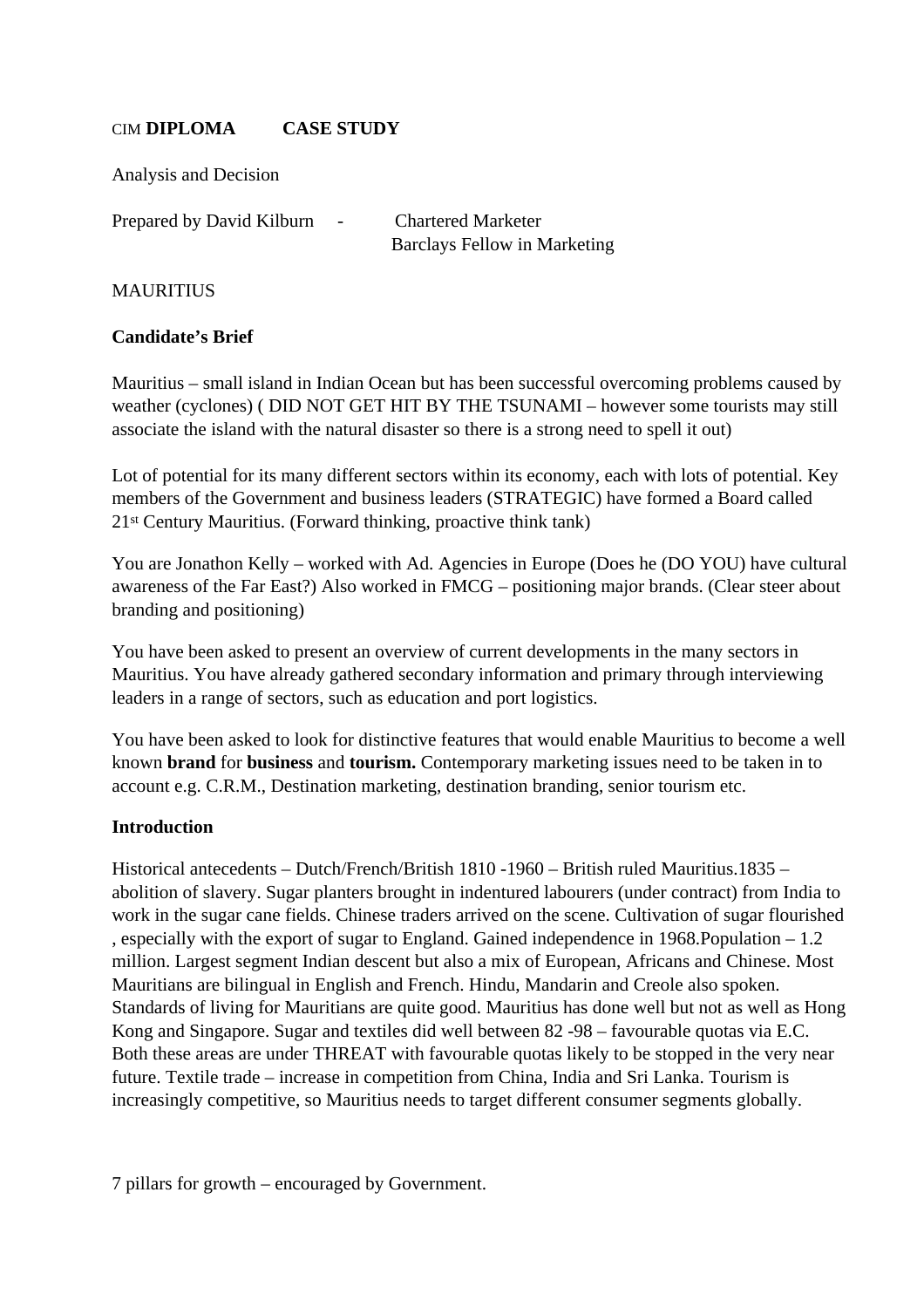1) Tourism

2) I.T. outsourcing

3) Textiles

- 4) Agriculture
- 5) Knowledge and Education
- 6) Offshore investments
- 7) Offshore logistics and processing

The first 3 areas will be explored for the purposes of this Case, BUT WILL THE OTHER 4 FEATURE?

#### **Tourism**

 $2000$  – number of tourists =  $600,000+$  and \$465m contribution to economy.

Tourism share of economy has grown from 7% to 20.5%.

 $2002$  – number of tourists = 700,000+ and \$500m to the economy.

Superb location – maritime subtropical climate. Mauritius Tourism Promotion Authority (MTPA) works hard with tour operators in Germany/France/U.K.

 $Germany - 3 point strategy.$ 

**1) Consumers** – Emotional connection using tour operators and websites. Special offers in low season.(VFM- value equity). MPTA uses CRM prog. – 5,000 initial mailouts (why not use emarketing techniques?) \*Opportunity. How effective is this method? Special offers – honeymoon/low season/flights/hotels are advertised and can be directly booked with Tour Operators and travel agencies in Germany. Mailouts include tea/sugar as give aways (Will this really make a difference?)

Figure 2 – Psychographic positions of destinations –reconfigure. Mauritius would be placed at allocentric/near allocentric end of the spectrum.

2) Travel trade

Srategy is to position Mauritius so that 'top of mind' awareness is generated among the trade. Special multi media shows used – competition between destination centres is very intense e.g. Seychelles, Maldives (partially affected by Tsunami- 82 people killed)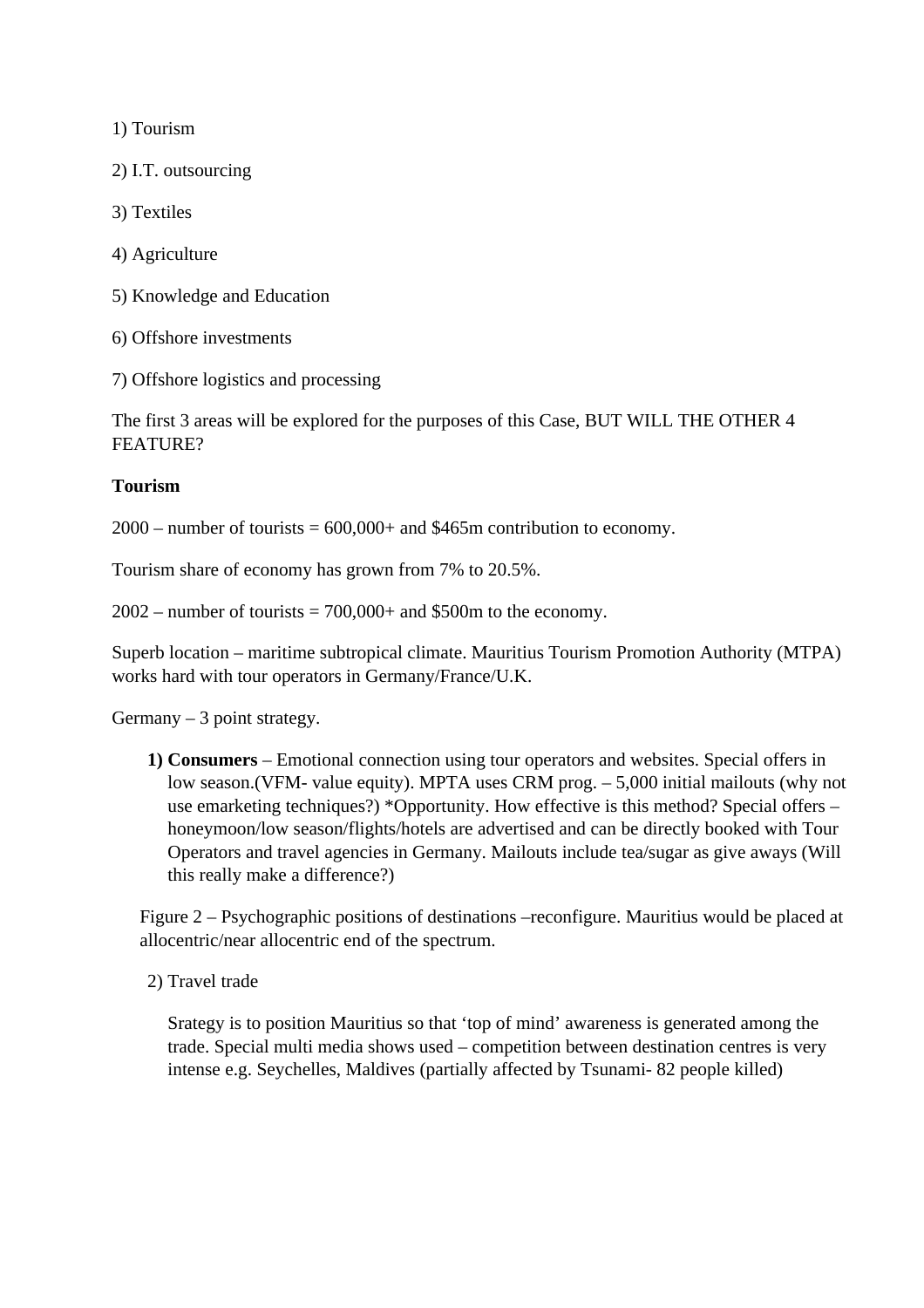#### 3) Media.

Website hits average around 6,000 per month in Germany. What is the rate of conversion from 6,000 hits to x visitors? (\*check) Green tourism initiative, eco tourism initiative – fully supported by the Govt. 'Sophisticated traveller'- mixes holiday with education. (target market opportunity). Mauritius faces stiff competition from Indian Ocean destinations such as Seychelles and Maldives. Also for European customers stiff competition from Red Sea resorts, Spain, and North Africa (Tunisia/Morocco). Mega tour operators in Germany – able to offer complete packages – low cost airlines, excellent distribution networks, can package everything together- hotels, transport and destination tours/services. Low cost holidays in Europe – last minute bookings becoming very popular .These operators are looking for year round destinations, such as Balearic Islands, (Majorca, Minorca, Ibiza), Canaries, Dominican Republic, North Africa, Spain and the Red Sea.- all increasingly popular and flying times shorter than Mauritius.(\* Has to be a specially interesting place at a value for money price to endure a 8 hour flight or a 2 week break – price/ comfort variable)

Good opportunity to target wealthy sections of the Indian and Chinese populations. India and China – growth economies of the future – may provide Mauritius with a very profitable source of tourists (VFM market – scope?) Question – How does Mauritius tap in to and win this potentially lucrative market?

The Tourism industry is currently geared to Europe. Accessibility by air – Air France, Air Mauritius, and British Airways only. Govt. does not have an 'open skies' policy and this restricts therefore the number of flights to the island. This needs to be changed by the government in line with rebranding and an effective promotional strategy. They need to have an integrated strategy. \*\*\*\*\*

Customer service standards are not universally high.ISO9000 for hotel sector. Lack of staff empathy, poor communication highlighted. High food and beverage prices and limited choice of food. Customer retention and repeat visits will suffer accordingly.

Questions – how many tourists come back again and again/how many are put off by poor service?

Opportunity to retrain hotel staff in customer service skills, communication skills etc.

### Branding

Need to conduct marketing research. Branding has to create and build a personality for Mauritius. Creating the right image and personality is key to branding it successfully. Question \*There are good beaches and hotels everywhere so how do you differentiate your brand successfully?

4 typologies – should be targeting the individual mass tourist/explorer types!!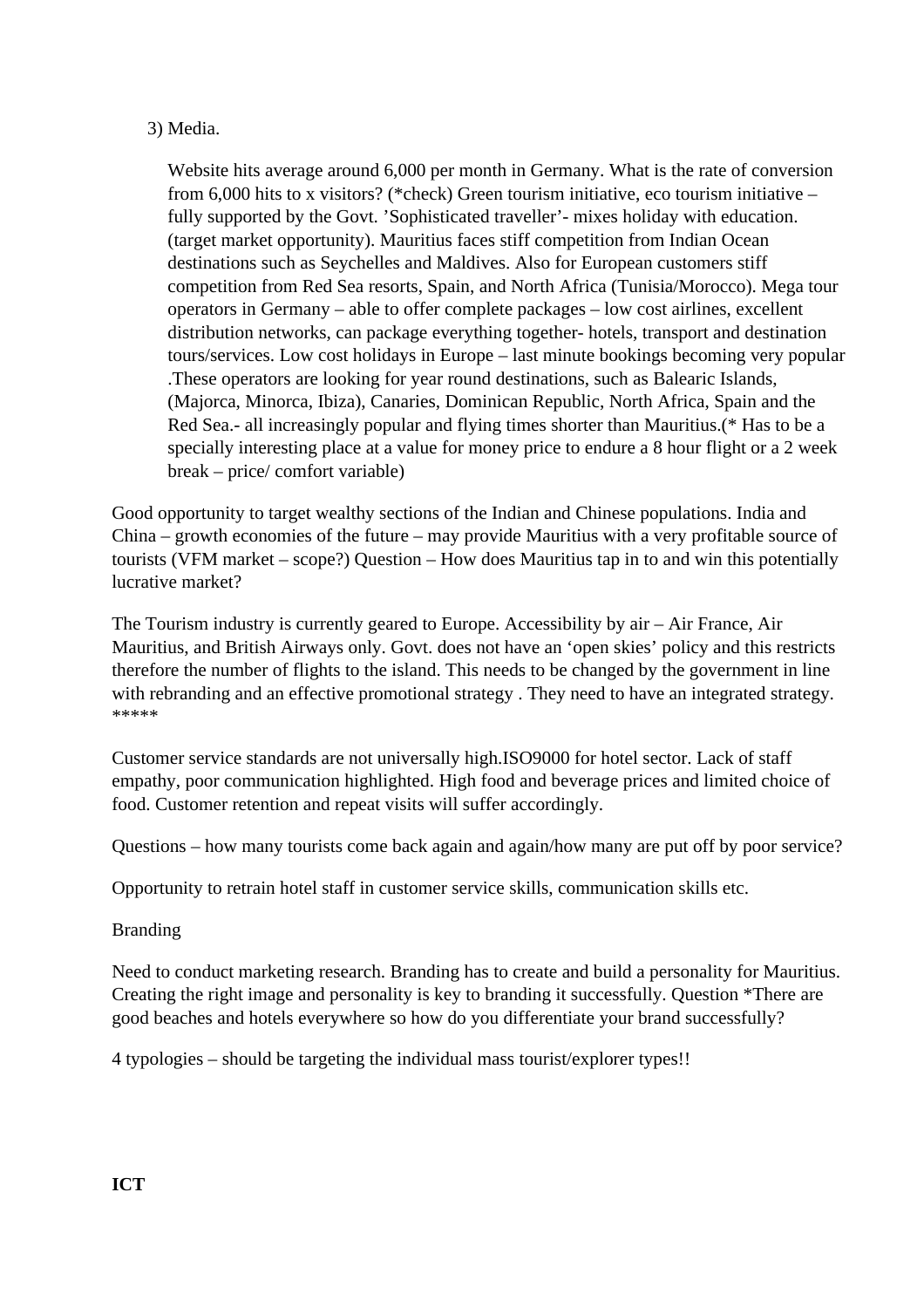Table 1 – despite 100% of Schools having PC's very few are connected to the internet (18.7%)Government needs to improve this now!

Table 2 – Mauritius – performs reasonably well but clearly they are a smaller country so stats can be skewed. Room for improvement. Good initiative – SAFE. South Africa – far east fibre optic submarine cable – global digital economy – provides large bandwidths. Mauritius plans to become an information society and a 'cyber' island !

Figure 3

Mauritius – long way to go before it catches up with Malaysia for example.

Figures 3 and 4 can be used as a benchmark when positioning themselves as a 'cyber' culture. At the moment, they can only say that they are expanding and will do it cheaply. (India – Norwich Union Direct call centre based in Delhi .Eventually the Chinese are expected to take this business away from India and do it more cheaply).

Cyber City – loan of \$30m from Indian Govt. 13 storey Cyber Tower – has latest technical facilities constructed. In 2007, Cyber City will have a housing complex, hotel and shops. 20,000 people will be employed including 5-7,000 computer professionals. ICT – great potential but they need to be trained. Could become another India and in fact they receive training from the Indians currently. Mauritius is highly dependent on India for expertise and growth. Bilingual workforce – English and French but faces stiff competition from around the world – Taiwan/Morocco/Senegal offer outsourcing facilities in French.

Mauritius needs to invest in ICT infrastructure and training of workforce in outsourcing and information technology.

Appendix 3

Worldwide industry recession (IT) so is the Mauritian Government strategy well founded? How can they attract foreign investment when this industry is in recession? (opportunity/threat). Still worth maybe outsourcing for some Indian companies e.g Norwich union outsourcing contract – use Mauritius rather than China.

# **Textile Sector**

M economy – is very much dependent on foreign trade and tourism. Diversification is a prime strategic goal. Sugar was sole export until 1970's when textiles took over. Exports dominated by 3 countries – USA -30%, France-26%,UK – 23% (79%)

Difficult to sustain growth in future years – WTO are sweeping away preferential tariffs on textile exports. This will favour China/India/Pakistan. India and China will grab about 80% of the world market. 20% will have to be shared out by all the other countries so what is left for M? In the 1970s M shifted in to textiles sector rather than have an economy based solely on sugar production. Lots of textile factories have closed down in the past 2 years. 10,000+ people have lost their jobs – unemployment rate is 10%. Lots of women are likely to lose their livelihood. Socio-economic impact – children are being asked to work to supplement the family income rather than stay on at school (POSSIBLE CSR\* QUESTION).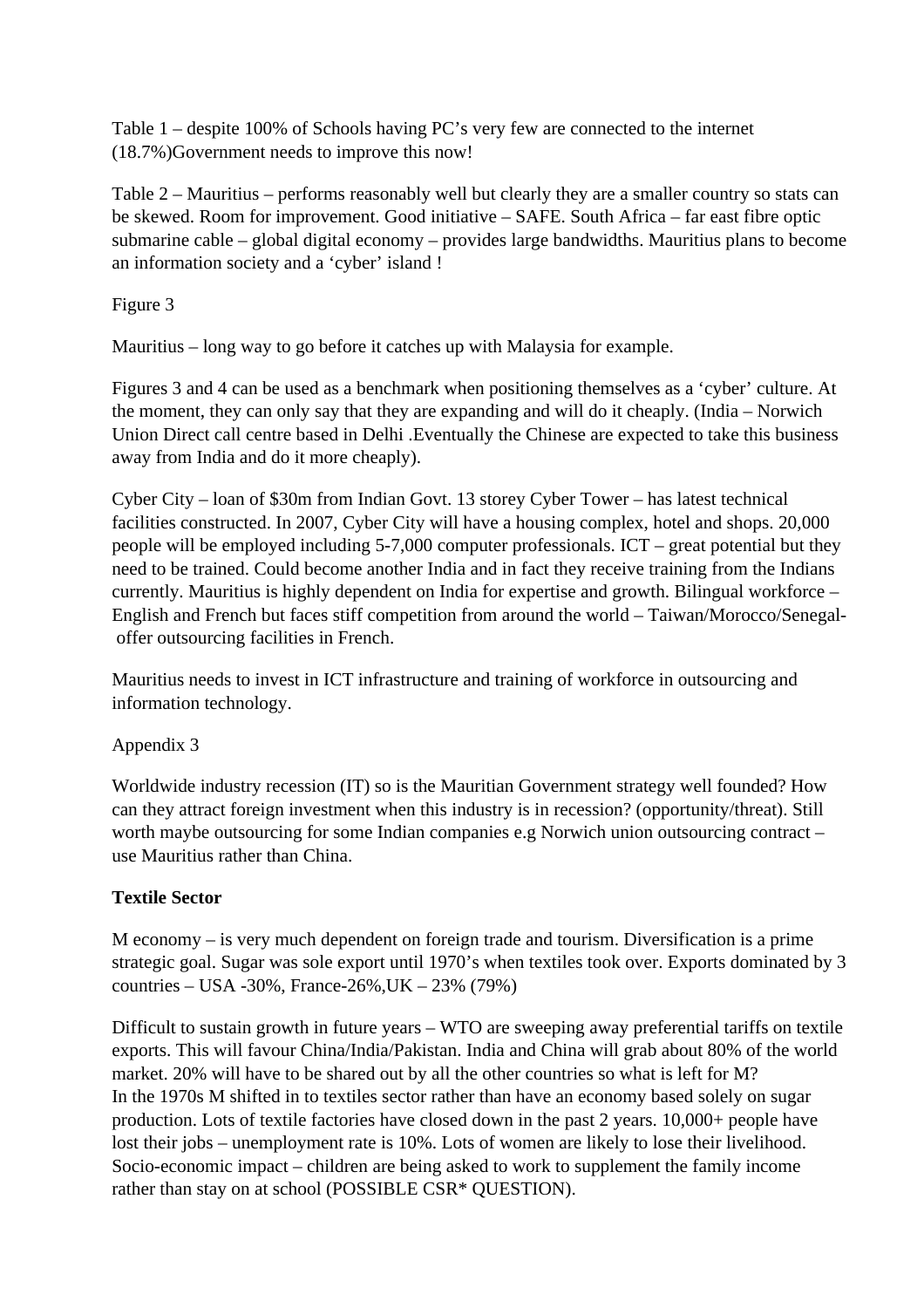M textile bosses complain that US and European companies insist on good standards within factories (no sweat shops) in M. yet it is not a level playing field – lax in China and India. This impacts on costs.(CSR)

75,000 /549,000 total working population work in clothing sector - !4%

Measures to be taken – redeployment/retraining from textiles to tourism and other sectors, such as BPO.

## **How will this be put in to effect, who will carry out the training, how much will it cost, what is the likely ROI , is it achievable, how many years to achieve success?**

M has managed to achieve its current exporting strength in textiles due to 2 factors:-

- 1 the duty free and quota free access to the EU
- 2 the low cost of labour in the years following the establishment of the EPZ

They no longer hold a competitive advantage. Move away from lower value segment. China has much cheaper cost of labour so it is virtually impossible for M to compete. Therefore, M companies have to use innovative ways of developing existing and new markets. They have to specialise in niche markets by manufacturing differentiated, high value garments (move to quality – premium product, premium price). Style and design – very important when creating differentiated products. Sophisticated branding is required.

## **How can Mauritius consolidate and reposition its textile industry to create a niche for the future?**

No well known designers or local brands in M and differentiation in global markets is difficult. Currently manufacturers in M supply well known brands and also well known brand retailers in Europe and USA. This means that vertical integration in terms of

design/manufacture/branding/retailing are not within reach of most manufacturers.

**Is there scope for M garment industry to make a deal with several leading retailers in Europe/USA/South Africa/Australia to deliver quality garments at a sensible ROI?**

Styles and demands change very quickly. As female celebrities attend gala functions their top designs are copied within hours and produced, manufactured and within stores within a couple of weeks. M needs to be able to adapt quickly to changing consumer trends. Suppliers have to be fast and flexible. M is far from its market – air freight is very costly. Algeria, Spain, Turkey, Morocco can be much quicker to react to retailer demands in the apparel market. KPMG report (2002) creating customer loyalty by means of branding is becoming even more important for companies' survival in all price ranges of the fashion business. Equally important for retailers and producers.

Figure 5 – Only strong brands are able to' light up customers' bulbs' which in turn creates value and an increase in sales and profitability.

# **Agriculture**

Sugar is still one of the main components of the M economy. 7% share of GNP down from 52% in 1974. Sugar represents 25% of gross export earnings-STILL WORTH HAVING. Sugar industry provides 12% of all employment ranking third behind industrial sector (36%) and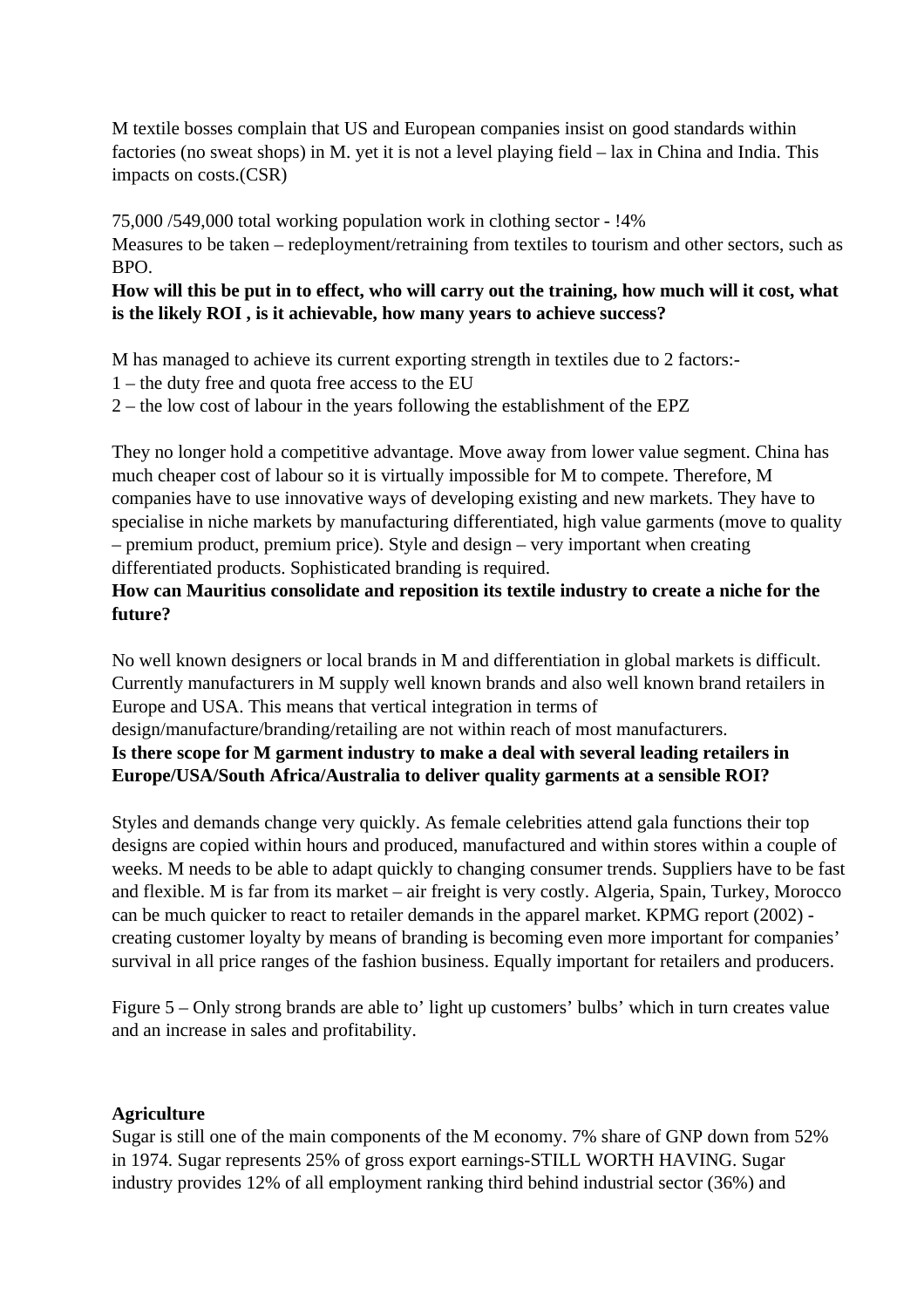government (27%). Sugar industry is facing severe challenges. Sugar plantations take up 45% of the land. Biomass from sugar production is used to power electricity power stations – related diversification.

**Could more of the land be used to cultivate vegetables and crops to feed the tourists to reduce costs of supplying food which is imported and costly? Home grown is a cheaper and fresher option. It will take several years to grow organic vegetables because the land will need to be prepared for organic use.**

Review list of alternative strategies outlined in the case.

## **Offshore centre**

2001 M introduced the concept of 'Qualified Global Business'. Figs 6/7/8 show areas of business and extent of countries involved, with percentage breakdowns. India is very prevalent – long association with India over the years.

Tax incentives are good in m for companies and individuals. Residency plan is designed to attract investors/entrepreneurs. Good growth potential, especially from Indian entrepreneurs (financial services/BPO)

## **Other sectors**

Education – world class universities on the island. Demand from India and Africa could be high. **Tie up with British universities**.

**Opportunities** -Developing nurses for global health services and technicians for planes and ships. Logistics hub. Tuna processing centre.

# **SUMMARY**

The various sectors have their own problems and opportunities.

Textiles – AGOA 2 agreement is favourable to M and it needs to grab this opportunity to update, rebrand and develop a unique presence in the world's markets. Premium product, high fashion, premium price.

Tourism – has an enviable position as a tourist destination but faces intense competition from existing and new competitors. Reliant on imported food (need to grow more of their own) which puts prices up. Quality of service has not matched high prices. Mismatch. Can M keep its premier position – only if it improves its quality image by giving outstanding service.

IT outsourcing – M has to embrace the ICT revolution. Has to develop skills base of workforce and negotiate with potential buyers of outsourcing services such as france and U.K Branding and positioning are key.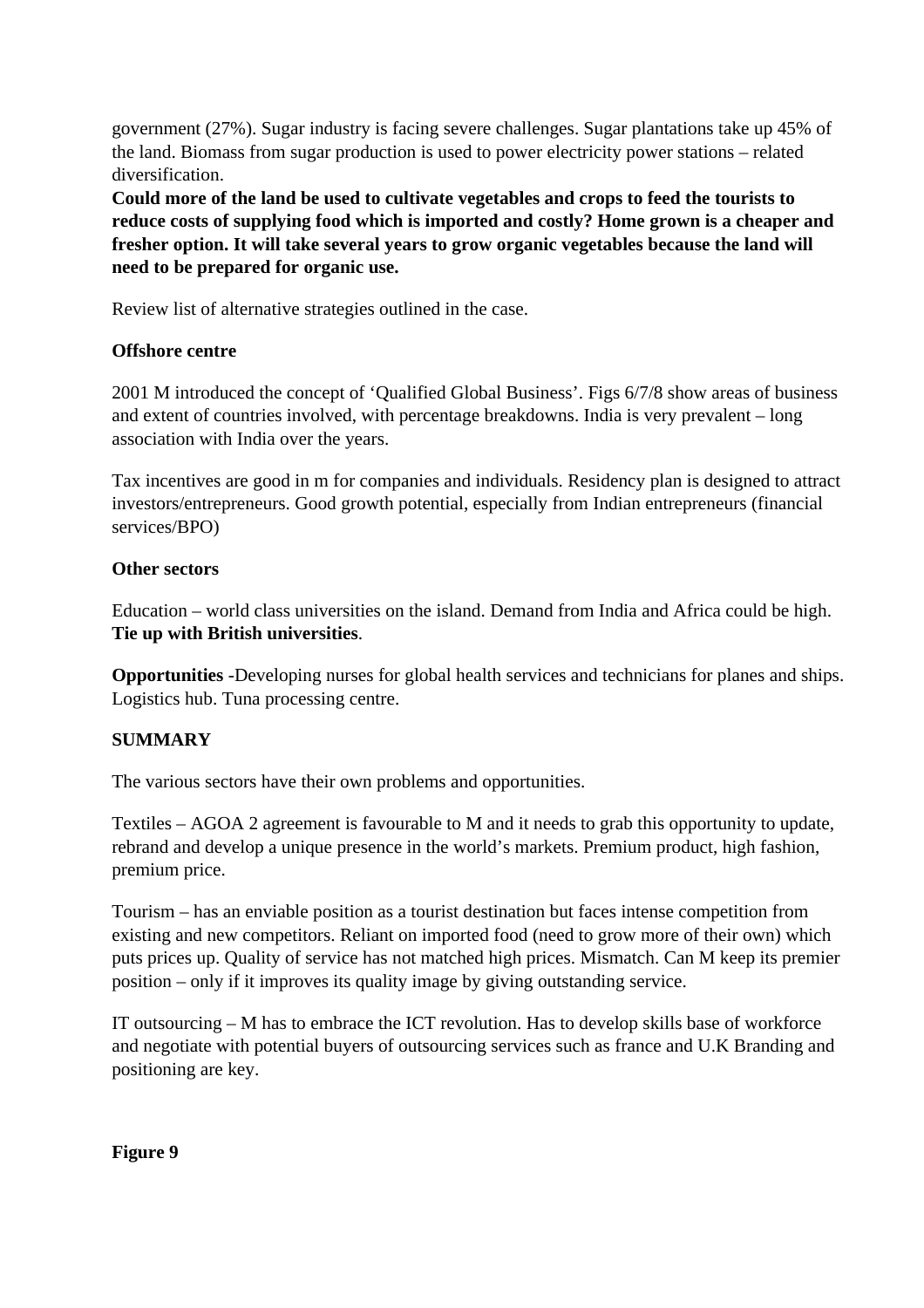Main branding issue to be considered – brand equity. The 3 different sectors face different problems and opportunities. M has to develop sensible strategies taking in to account the strengths and opportunities offered by all the sectors. M needs to send a holistic (consistent) message to its current and potential customers.

# **Appendix 1**

37% drop in sugar price expected – reduced trade preferences EU. \$672 - \$418 per tonne. The industry is \$200million in debt. By 2008 only 7 or 8 big factories will remain on the island. **M need to develop new income streams from the innovative use of by products of sugar cane.** Exploring the use of by products of the sugar industry such as electricity and ethanol production. Also producing sugar cane plastic from sugar cane fibre.

Economic growth is driven by textile exports and revenue from sugar and tourism. 2 out of the 3 are facing extreme difficulties whilst the third has stagnant growth.

World bank has made available a \$16m loan for universities and polytechnic institutes to increase the number of grads in science, engineering and management and improve links with employers.

## **(How would you use this money to nurture a commercially/technically oriented cluster of managers who could lead future developments in the 3 key areas?)**

Will the NEA be successful? Will call centres plug the gap? There is a pressing need for M to create new industries which will provide jobs and sustain improvements in workers' living standards.